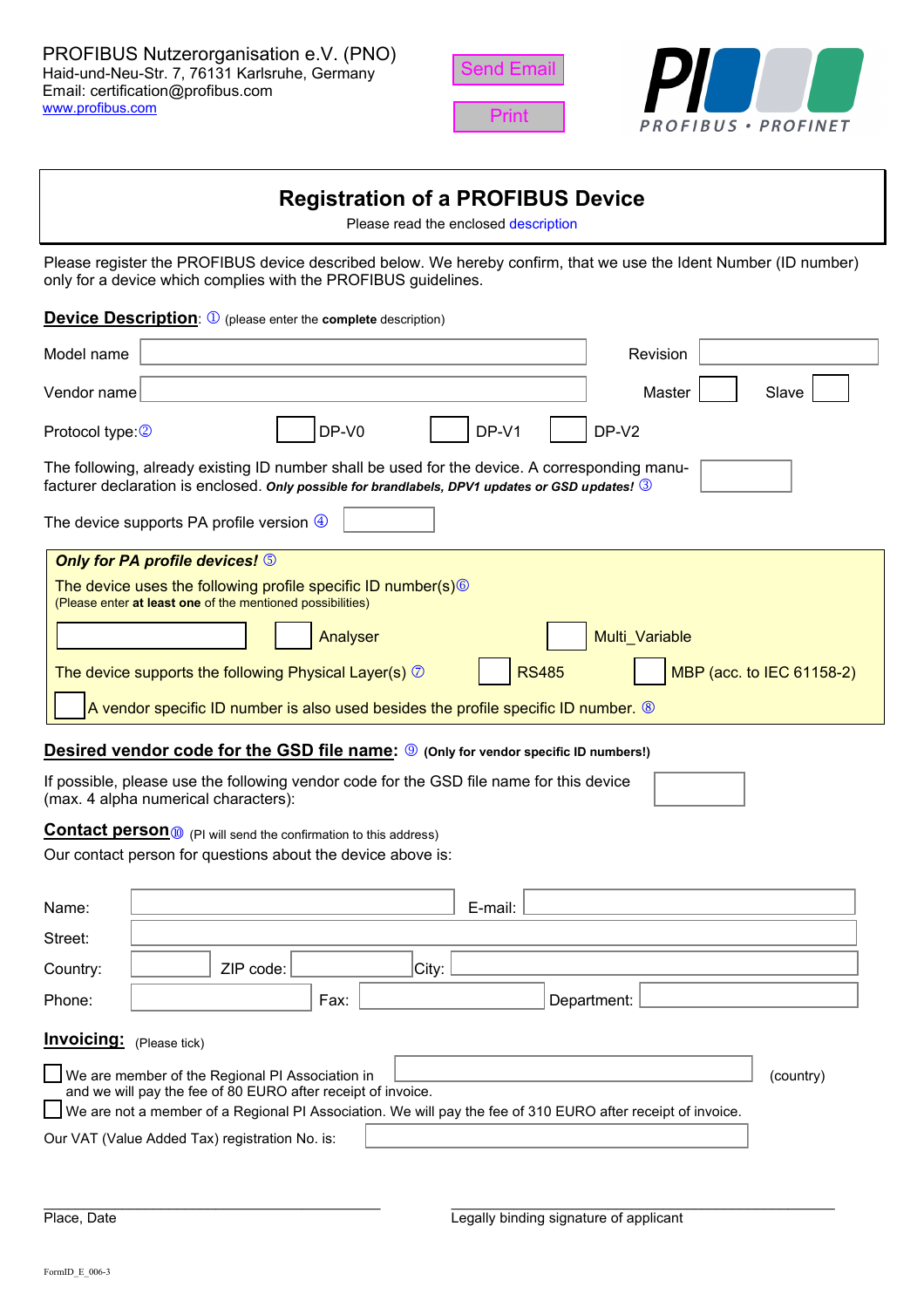

# <span id="page-1-0"></span>**How to register a PROFIBUS device:**

As specified in the PROFIBUS guidelines, an Ident Number (ID number) is required for all PROFIBUS devices using PROFIBUS DP communication (except of Master Class 2 devices). The ID number allows devices connected to the bus to be identified with a minimum amount of protocol overhead. In addition, the ID number is used to archive files which contain information on device features and configuration (so-called GSD files). An ID number is only assigned for devices which conform to the PROFIBUS specification.

Vendors must register each device type at PROFIBUS Nutzerorganisation e.V. (PNO) and get either a vendor and/or profile specific ID number. The ID number is not a serial number. The value range is 0001 Hex to FFFE Hex. As soon as an ID number for a device type has been assigned to a vendor by PNO, this number can be used for each manufactured device of this type without renewed registration. If the device is modified technically, it remains associated with the device type provided that it is still possible to describe the parameters, modules and options (e.g. modular I/O devices) in a single GSD file. The use of an already existing ID number is only possible if one of the exceptions listed at <sup>3</sup> applies. Additionally a corresponding manufacturer declaration is needed.

#### $@$  Device description:

Please enter the exact name of the device as included in the GSD file. Only the device named here will be registered for the corresponding ID number. And please don`t forget to enter the revision of the device.

k *Protocol type:* Please enter the communication profile which is supported by the device. Multiple fields can be selected. Support of the extended DP functions has to be indicated.

l *Use of an existing ID number:* Basically a new registration of a device is required (including new ID number!), if the functions of a device have been changed. The use of already existing ID numbers is only possible if one of the following exceptions applies:

• *Brand label or joint developments*

A manufacturer declaration of the already registered vendor is required, which confirms the functional identity of the device and allowance to use the registered ID number. Additionally the name of the GSD file must contain a different vendor code (see  $\oslash$ ). The GSD files should only differ in the key words "Vendor\_Name" und "Model\_Name".

• *DP Extensions*

Because of compatibility reasons, updating of devices with extended DP functions (DP-V1) can require the use of the same ID number. For that a manufacturer declaration is required, which confirms that the old device won`t be delivered any more. Additionally, the vendor code of the GSD file name has to be changed (and registered) as well as the key words "Revision", "Model Name" and "GSD Revision".

• *GSD Update*

If a GSD file of an already registered device is updated due to an additional module, but without any further functional changes, the same ID number can be kept. In this case an additional vendor code for the new GSD file can be registered, too.

In any case a signed manufacturer declaration containing all required details must be annexed to the application.

m *PA profile version:* If the device is a PA device, please enter the supported PA profile version (3.02 or higher). *Important:* starting with profile version 3.0, profile specific ID numbers/GSD files are used for PA devices, providing manufacturer independent interchangement of devices. If a PA device supports profile version 3.0, one profile specific ID number **must be** registered at least. Additionally vendor specific ID numbers/GSD files can be used (see  $\circledcirc$ ).

n *Only for PA profile devices:* The fields 6 to 8 only must be filled in if the device supports PA profile version 3.0 or higher.

o *Profile specific ID numbers:* Please enter one option at least. Simultaneous use of fix and universal profile specific ID numbers/GSD files is possible. In the Profile for Process Control Devices, Version 3.02 (3 .042) the following profile specific ID numbers/GSD files are specified: